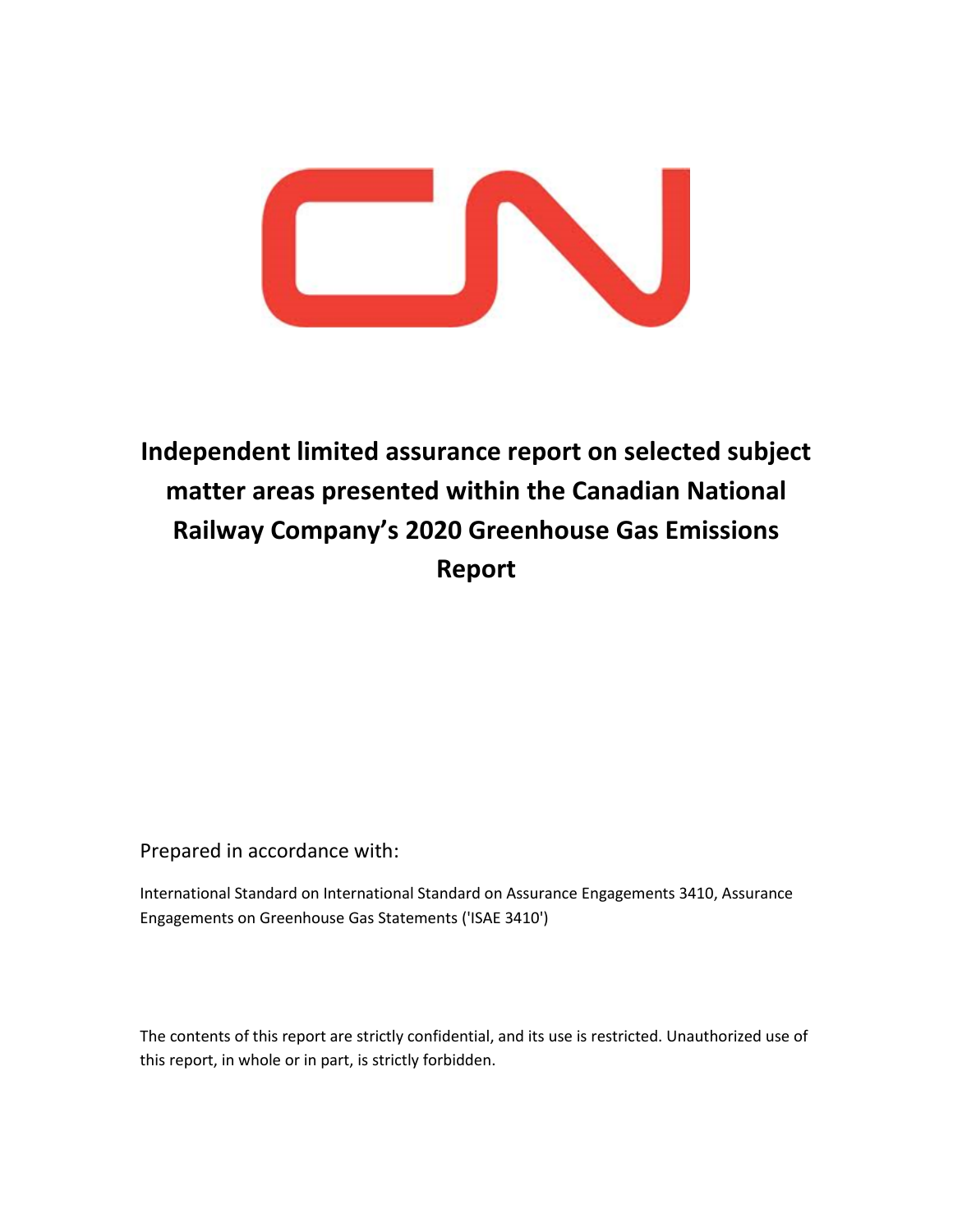## **Table of contents**

|  |  | SECTION I: Independent practitioner's limited assurance report on the Canadian National |  |  |  |  |  |  |  |
|--|--|-----------------------------------------------------------------------------------------|--|--|--|--|--|--|--|
|  |  |                                                                                         |  |  |  |  |  |  |  |
|  |  |                                                                                         |  |  |  |  |  |  |  |
|  |  |                                                                                         |  |  |  |  |  |  |  |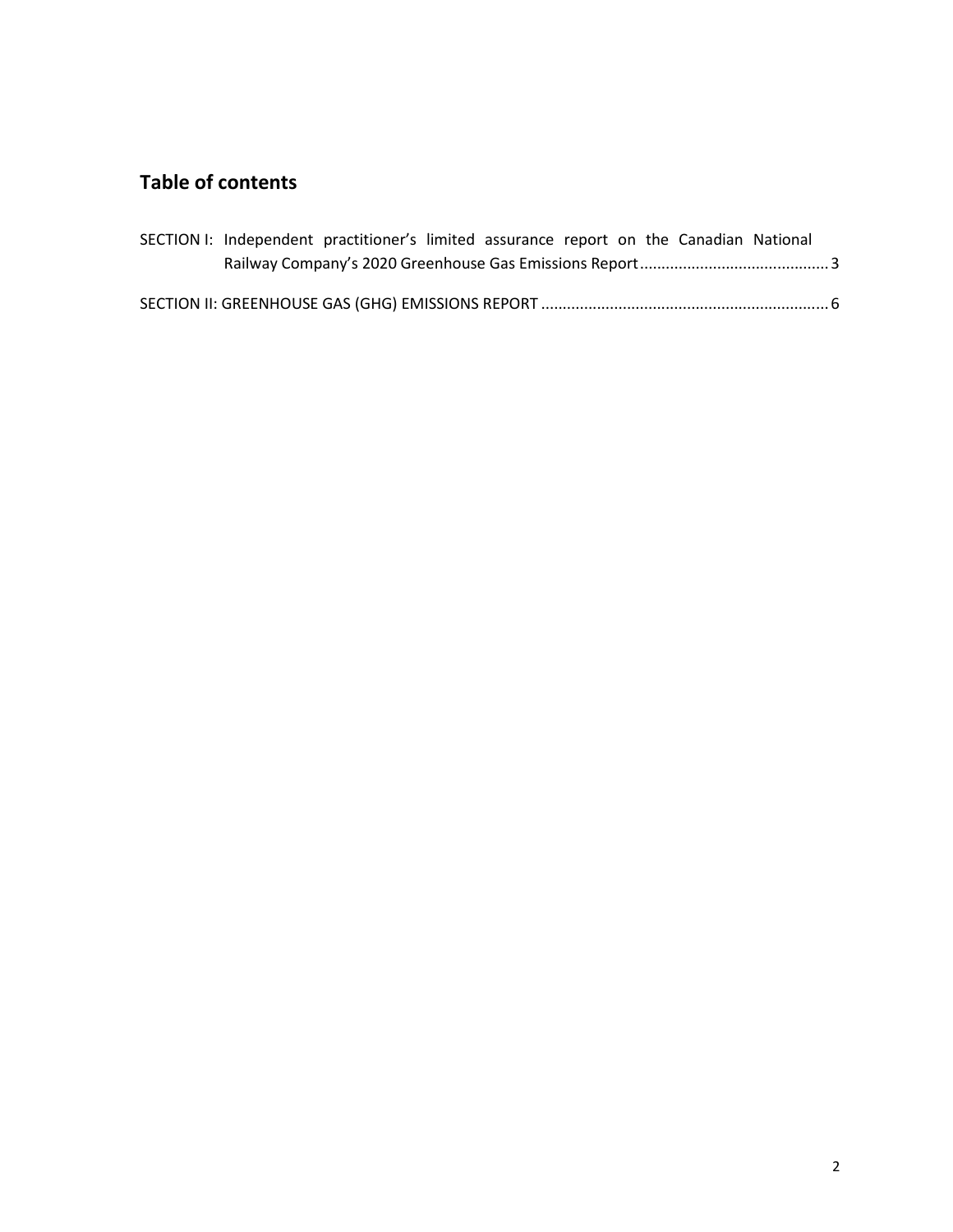

### <span id="page-2-0"></span>**SECTION I: Independent practitioner's limited assurance report on the Canadian National Railway Company's 2020 Greenhouse Gas Emissions Report**

### **To the Board of Directors and Management of Canadian National Railway Company**

We have undertaken a limited assurance engagement of the following selected subject matter areas (the ''subject matter"), presented in the accompanying Canadian National Railway Company's Greenhouse Gas Emissions Report, for the year ended December 31, 2020.

### **Scope and subject matter**

Our limited assurance engagement was performed on the following indicators for the year ended December 31, 2020:

| Indicator                                                          | Unit                          | 2020<br><b>Values</b> | <b>Mathematical</b><br><b>Accuracy of</b><br>the Variance<br>2020 vs 2019 |
|--------------------------------------------------------------------|-------------------------------|-----------------------|---------------------------------------------------------------------------|
| Scope 1 emissions from diesel<br>(locomotive) fuel consumption     | Tonnes of<br>CO <sub>2e</sub> | 4,475,588             | $-9.8%$                                                                   |
| Scope 2 emissions from electricity                                 | Tonnes of<br>CO <sub>2e</sub> | 163,363               | $-0.8%$                                                                   |
| Scope 3 emissions from diesel<br>(locomotive) fuel production      | Tonnes of<br>CO <sub>2e</sub> | 1,416,350             | $-12.0%$                                                                  |
| Scope 3 emissions from purchased<br>goods & services               | Tonnes of<br>CO <sub>2e</sub> | 230,783               | $-40.0\%$                                                                 |
| Scope 3 emissions from capital<br>goods                            | Tonnes of<br>CO <sub>2e</sub> | 409,966               | $-8.1%$                                                                   |
| Scope 3 emissions from upstream<br>transportation and distribution | Tonnes of<br>CO <sub>2e</sub> | 52,251                | $-7.3%$                                                                   |
| Energy consumption from diesel<br>(locomotive) fuel consumption    | Megawatts                     | 16,317,548            | N/A                                                                       |
| Energy consumption from<br>electricity                             | Megawatts                     | 557,151               | N/A                                                                       |

We were not engaged to report on comparative figures for the prior years and we were not engaged to report on trends, variances and any other additional information not specifically mentioned in the table above.

The organizational boundaries and the applicable criteria for the determination of these metrics have been disclosed in the 2020 Greenhouse Gas Emissions Report, included in Section II.

*PricewaterhouseCoopers LLP/s.r.l./s.e.n.c.r.l.* 

*1250 René-Lévesque Boulevard West, Suite 2500, Montréal, Quebec, Canada H3B 4Y1 T: +1 514 205 5000, F: +1 514 876 1502, www.pwc.com/ca* 

"PwC" refers to PricewaterhouseCoopers LLP/s.r.l./s.e.n.c.r.l., an Ontario limited liability partnership.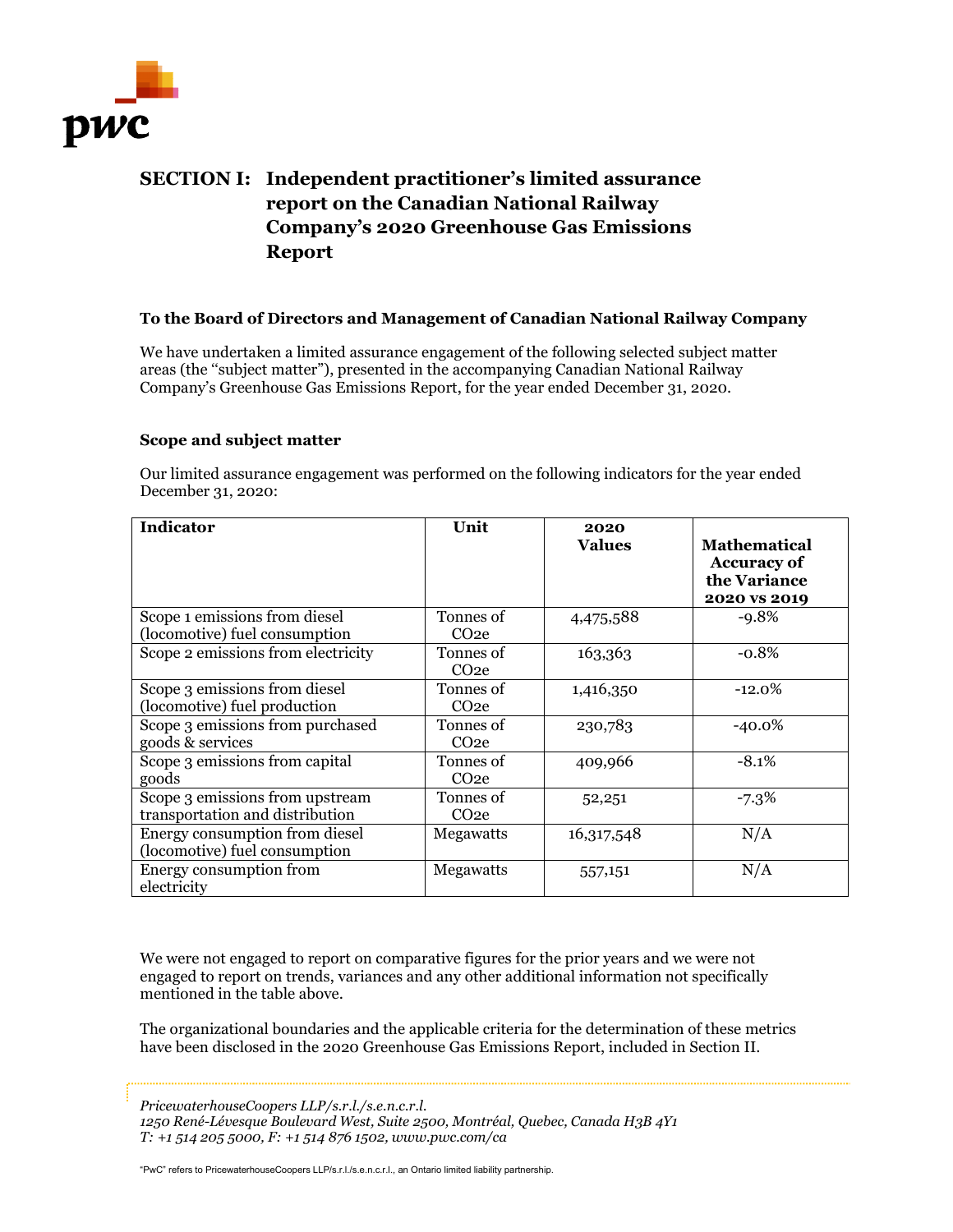

### **Management's responsibility**

Management is responsible for the preparation of the subject matter following the methodology outlined in the *Greenhouse Gas Protocol: A Corporate Accounting and Reporting Standard (Revised Edition) and the GHG Protocol Scope 3 Guidance* (the ''criteria''), applied as explained in the Candian National Railway Company's 2020 Greenhouse Gas Emissions Report, included in Section II. Management is also responsible for such internal control as management determines necessary to enable the preparation of the subject matter that is free from material misstatement.

### *Inherent Uncertainty*

Non-financial data is subject to more inherent limitations than financial data, given both the nature and the methods used for determining, calculating, sampling or estimating such data. Qualitative interpretations of relevance, materiality and the accuracy of data are subject to individual assumptions and judgments.

Greenhouse Gas quantification is subject to inherent uncertainty because of incomplete scientific knowledge used to determine emissions factors and the values needed to combine emissions of different gases.

### **Our responsibility**

Our responsibility is to express limited assurance conclusion on the subject matter based on the evidence we have obtained. We conducted our limited assurance engagement in accordance with the International Standards on Assurance Engagements 3410, *Assurance Engagements on Greenhouse Gas Statements (''ISAE 3410'')*, issued by the International Auditing and Assurance Standards Board. This standard requires us to conclude whether anything has come to our attention that causes us to believe that the 2020 Greenhouse Gas Emissions Report is not fairly prepared, in all material respects.

A limited assurance engagement involves performing procedures (primarily consisting of making inquiries of management and others within the entity, as appropriate, and applying analytical procedures) and evaluating the evidence obtained. The procedures are selected based on our professional judgment, which includes identifying areas where the risks of material misstatement in preparing the selected subject matter in accordance with the criteria are likely to arise.

The extent of our procedures included but was not limited to inquiries, observation of processes performed, inspection of documents, analytical procedures, evaluating the appropriateness of quantification methods and reporting policies, and agreeing or reconciling with underlying records. Given the circumstances of the engagement, in performing the procedures listed above we:

- Through inquiries, obtained an understanding of Canadian National Railway Company's control environment and information systems relevant to GHG emissions quantification and reporting;
- Analytical reviews and trend analysis of reported data for selected key performance measures;
- Evaluated whether Canadian National Railway Company's methods for developing estimates are appropriate and had been consistently applied. However, our procedures did not include testing the data on which the estimates are based or separately developing our own estimates against which to evaluate Canadian National Railway Company's estimates;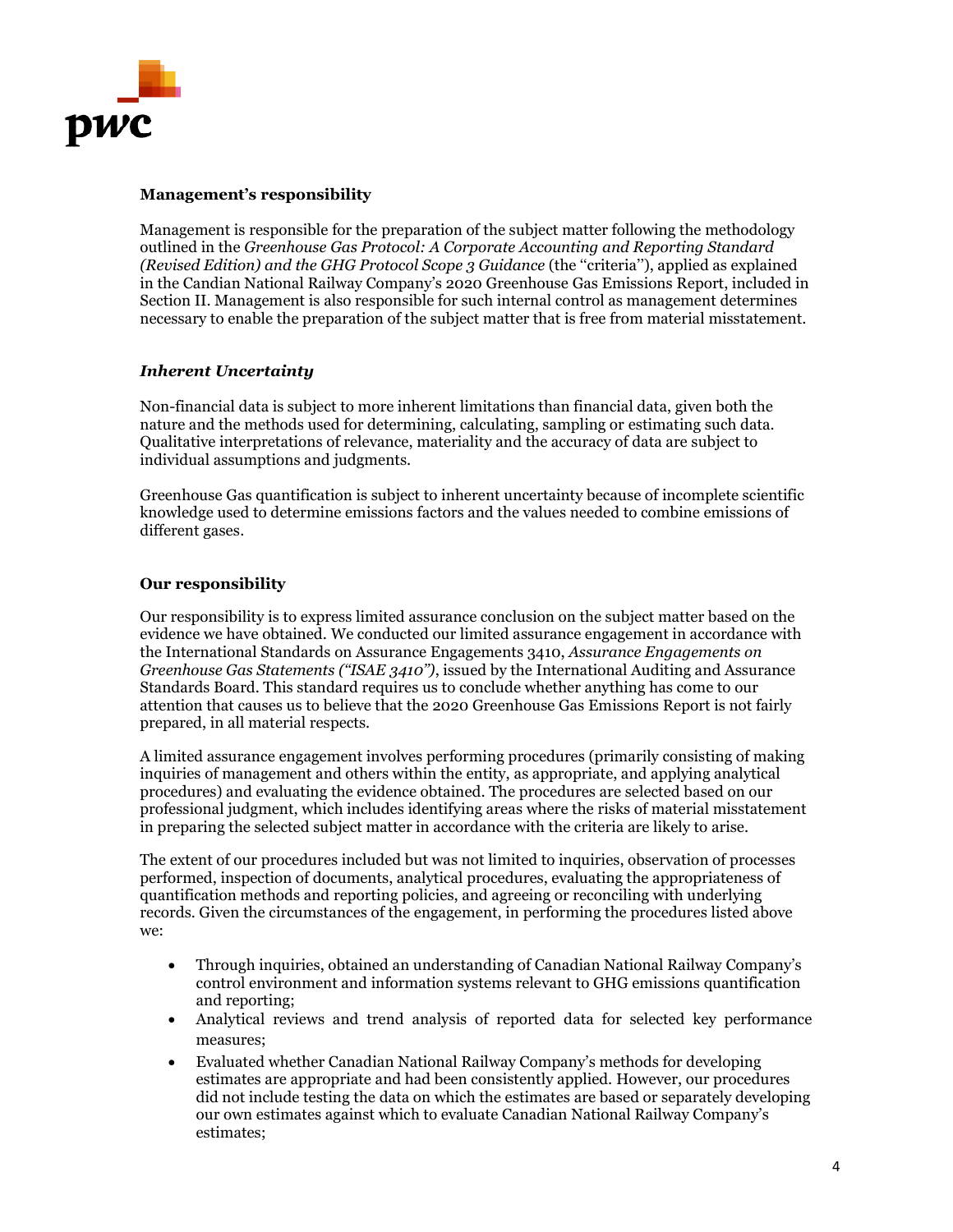

- Reconciled the data back to underlying records for a limited sample of items for the selected subject matter;
- Checked the mathematical accuracy of the calculation related to the GHG emission variations on the comparative periods January 1, 2019 to December 31, 2019. This did not imply any assurance procedures on GHG emissions for the periods January 1, 2019 to December 31, 2019; and
- Reviewed the selected subject matter disclosure in the appendices to ensure consistency with the evidence obtained.

The procedures performed in a limited assurance engagement vary in nature and timing from, and are less in extent than for a reasonable assurance engagement and, consequently, the level of assurance obtained is substantially lower than the assurance that would have been obtained had a reasonable assurance engagement been performed.

### **Our independence and quality control**

We have complied with the relevant rules of professional conduct/code of ethics applicable to the practice of public accounting and related to assurance engagements, issued by various professional accounting bodies, which are founded on fundamental principles of integrity, objectivity, professional competence and due care, confidentiality and professional behavior.

The firm applies Canadian Standard on Quality Control 1, *Quality Control for Firms that Perform Audits and Reviews of Financial Statements, and Other Assurance Engagements* and, accordingly, maintains a comprehensive system of quality control, including documented policies and procedures regarding compliance with ethical requirements, professional standards and applicable legal and regulatory requirements.

### **Conclusion**

Based on the procedures we have performed and the evidence we have obtained, nothing has come to our attention that causes us to believe that Canadian National Railway Company's selected subject matter prepared in accordance with the criteria for the year ended December 31, 2020, is not fairly stated, in all material respects.

### **Purpose of statement and restriction on distribution and use of our report**

This report has been prepared for the Board of Directors and Management of Canadian National Railway Company to assist Management in reporting on the Company's performance and activities. As a result, the selected subject matter may not be suitable for another purpose. Our report is intended solely for the use of Canadian National Railway Company. We neither assume nor accept any responsibility or liability to any third party in respect of this report.

Pricewaterhouse Coopers LLP

### **Partnership of Chartered Professional Accountants**

Montréal (Québec)

June 30, 2021

**1**CPA auditor, CA, permit no T146079

 $\frac{1}{2}$  ,  $\frac{1}{2}$  ,  $\frac{1}{2}$  ,  $\frac{1}{2}$  ,  $\frac{1}{2}$  ,  $\frac{1}{2}$  ,  $\frac{1}{2}$  ,  $\frac{1}{2}$  ,  $\frac{1}{2}$  ,  $\frac{1}{2}$  ,  $\frac{1}{2}$  ,  $\frac{1}{2}$  ,  $\frac{1}{2}$  ,  $\frac{1}{2}$  ,  $\frac{1}{2}$  ,  $\frac{1}{2}$  ,  $\frac{1}{2}$  ,  $\frac{1}{2}$  ,  $\frac{1$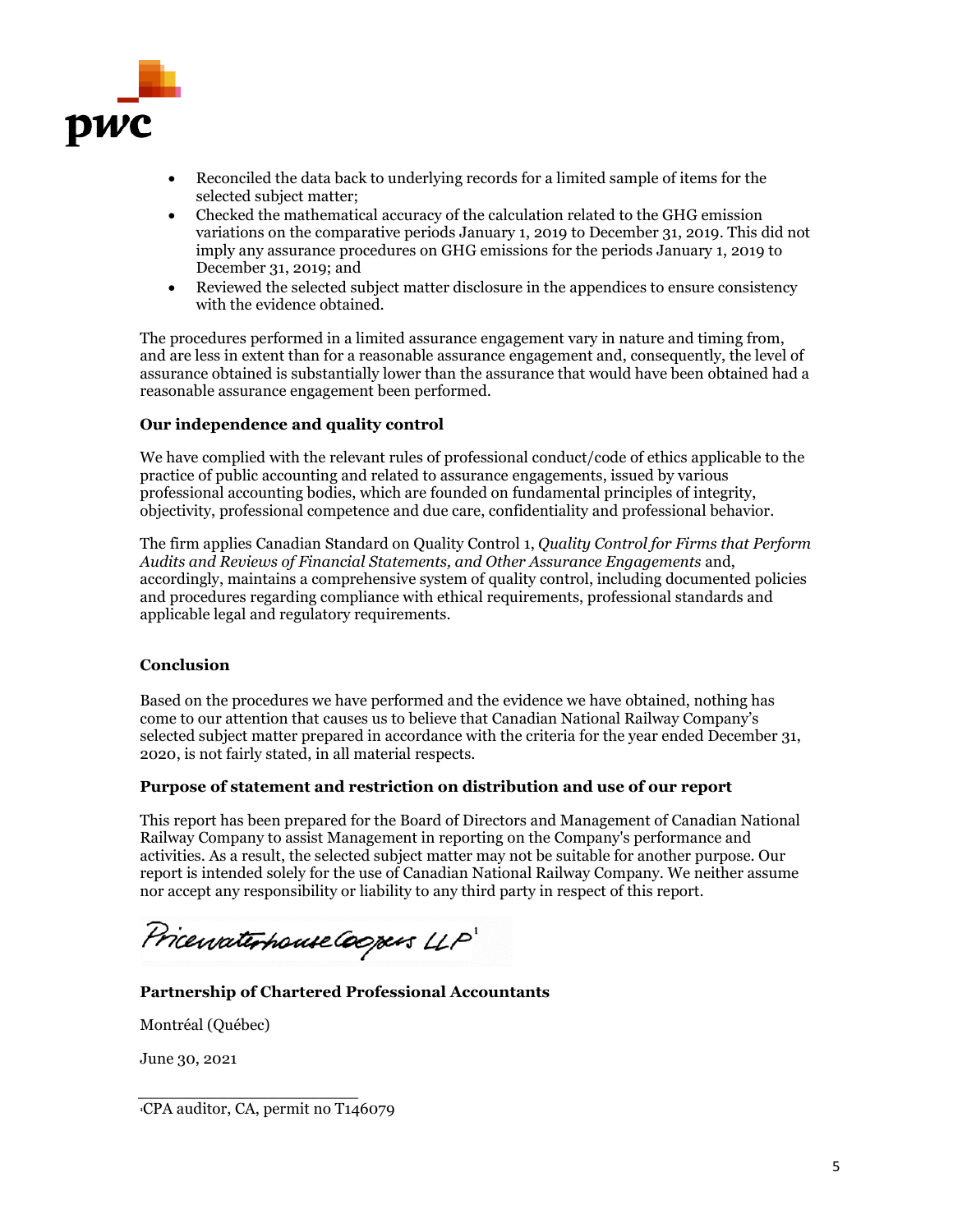

<span id="page-5-0"></span>**SECTION II: GREENHOUSE GAS (GHG) EMISSIONS REPORT**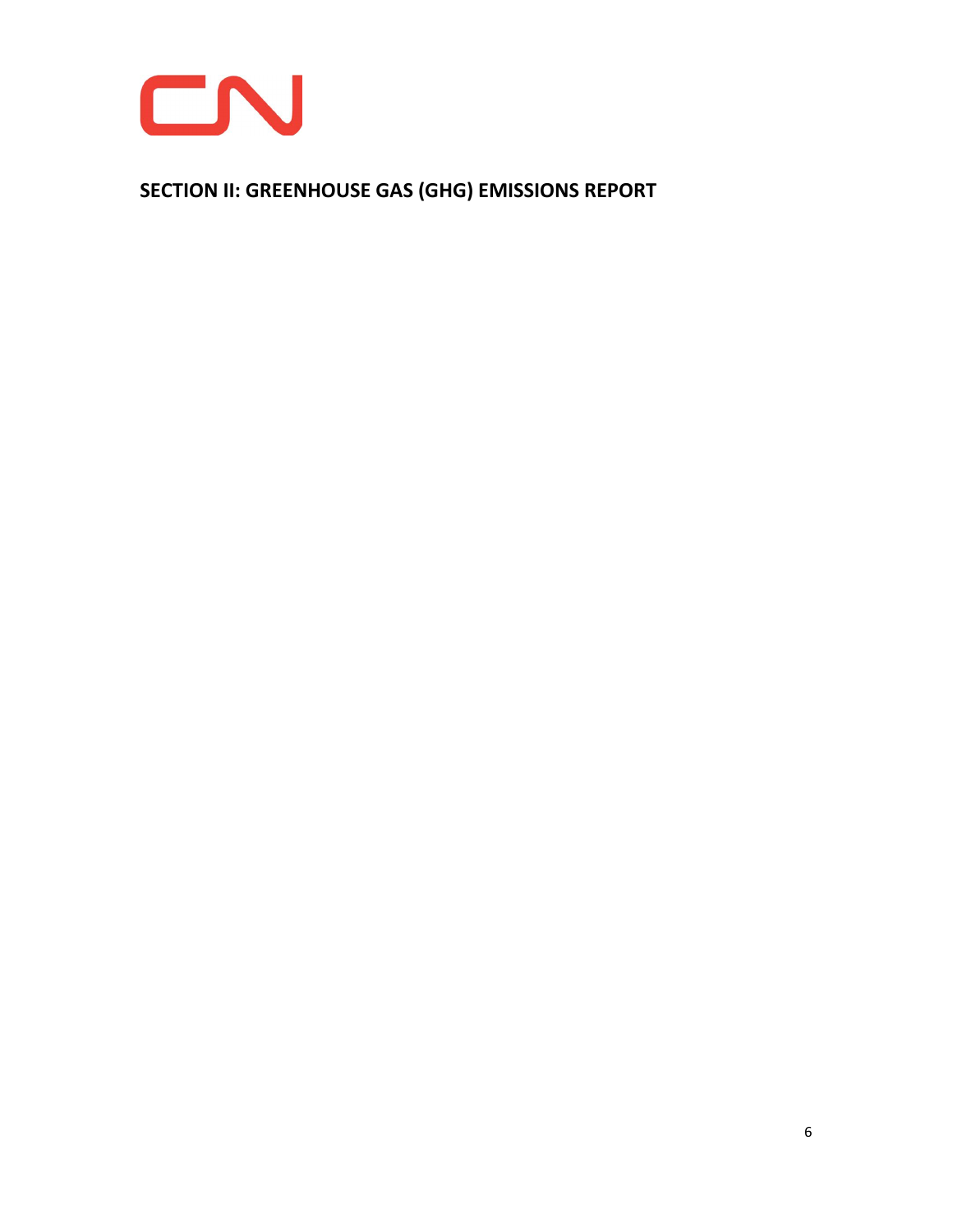

### **2020 Greenhouse Gas Emissions Report**

#### **Introduction**

This 2020 Greenhouse Gas (GHG) emissions report was prepared following the methodology outlined in the Greenhouse Gas Protocol – A Corporate Accounting and Reporting Standard (Revised Edition) and the GHG Protocol Scope 3 Guidance, and has been used to report CN's GHG emissions to the CDP and other corporate disclosures.

Using an operational control approach, Canadian National Railway Company (hereafter 'CN') has determined its GHG emissions and energy consumption for the calendar year ended December 31, 2020 as outlined in the following table:

| GHG inventory - January 1, 2020 to December 31, 2020 |                                        |             |              |  |  |  |
|------------------------------------------------------|----------------------------------------|-------------|--------------|--|--|--|
| <b>Scope</b>                                         | <b>GHG sources</b>                     | GHG (tCO2e) | Energy (MWh) |  |  |  |
| Scope 1                                              | Diesel (locomotive) fuel consumption   | 4,475,588   | 16,317,548   |  |  |  |
| Scope 2                                              | Electricity                            | 163.363     | 557,151      |  |  |  |
| Scope 3                                              | Diesel (locomotive) fuel production    | 1,416,350   |              |  |  |  |
| Scope 3                                              | Purchased goods & services             | 230,783     |              |  |  |  |
| Scope 3                                              | Capital goods                          | 409,966     |              |  |  |  |
| Scope 3                                              | Upstream transportation & distribution | 52.251      |              |  |  |  |

In addition, CN calculated the following year over year changes in emissions:

| GHG inventory - Year over year changes |                                        |             |               |             |  |  |
|----------------------------------------|----------------------------------------|-------------|---------------|-------------|--|--|
| Scope                                  | <b>GHG Sources</b>                     | 2020        | Change vs     | 2019        |  |  |
|                                        |                                        | GHG (tCO2e) | previous year | GHG (tCO2e) |  |  |
| Scope 1                                | Diesel (locomotive) fuel consumption   | 4,475,588   | $-9.8%$       | 4,962,923   |  |  |
| Scope 2                                | Electricity                            | 163.363     | $-0.8%$       | 164,641     |  |  |
| Scope 3                                | Diesel (locomotive) fuel production    | 1,416,350   | $-12.0%$      | 1,609,712   |  |  |
| Scope 3                                | Purchased goods & services             | 230,783     | $-40.0\%$     | 384,934     |  |  |
| Scope 3                                | Capital goods                          | 409,966     | $-8.1%$       | 445,895     |  |  |
| Scope 3                                | Upstream transportation & distribution | 52.251      | $-7.3%$       | 56,373      |  |  |

### **Methodology and Assumptions**

### **Scope 1**

These emissions are calculated based on the actual volumes of diesel consumed in relation to locomotives as follows:

- Volumes of diesel fuel consumed (liters) in 2020 by CN were extracted from the fuel data in SAP inventory records.
- Volumes of biomass-based diesel consumed (liters) in 2020 were obtained from fuel suppliers.
- Emissions were calculated by multiplying these fuel volumes by the diesel train and biomass-based diesel emission factors (combustion) taken from the Environment Canada National Inventory Report (National Inventory Report 1990- 2018: Greenhouse Gas Sources and Sinks in Canada, Part 2).
- The total emissions, in tonnes of CO<sub>2</sub> equivalent, were then calculated by multiplying the masses of each gas (N<sub>2</sub>O, CH<sub>4</sub> and CO2) by its global warming potential (GWP) and summing them. GWPs used are from the IPCC Fifth Assessment Report, 2013, excluding climate-carbon feedbacks (GWP of CO<sub>2</sub> = 1, GWP of CH<sub>4</sub> = 28 and GWP of N<sub>2</sub>O = 265).

### **Scope 2 (emissions and energy consumption)**

Scope 2 emissions are calculated based on the best estimate of the electricity consumption for all the CN sites and buildings and is determined as follows:

- The cost data was provided by Accounting covering electricity invoices by process date and by specific address.
- Due to COVID-restrictions, some invoices normally processed in December 2020 were processed in January 2021. In alignment with CN's financial reporting, the associated cost was not accrued in the SAP cost for 2020 and will be reported in the 2021 electricity cost. As a result, emissions from electricity consumption are understated in 2020. The total understatement of the electricity costs is estimated at 1.8% by CN.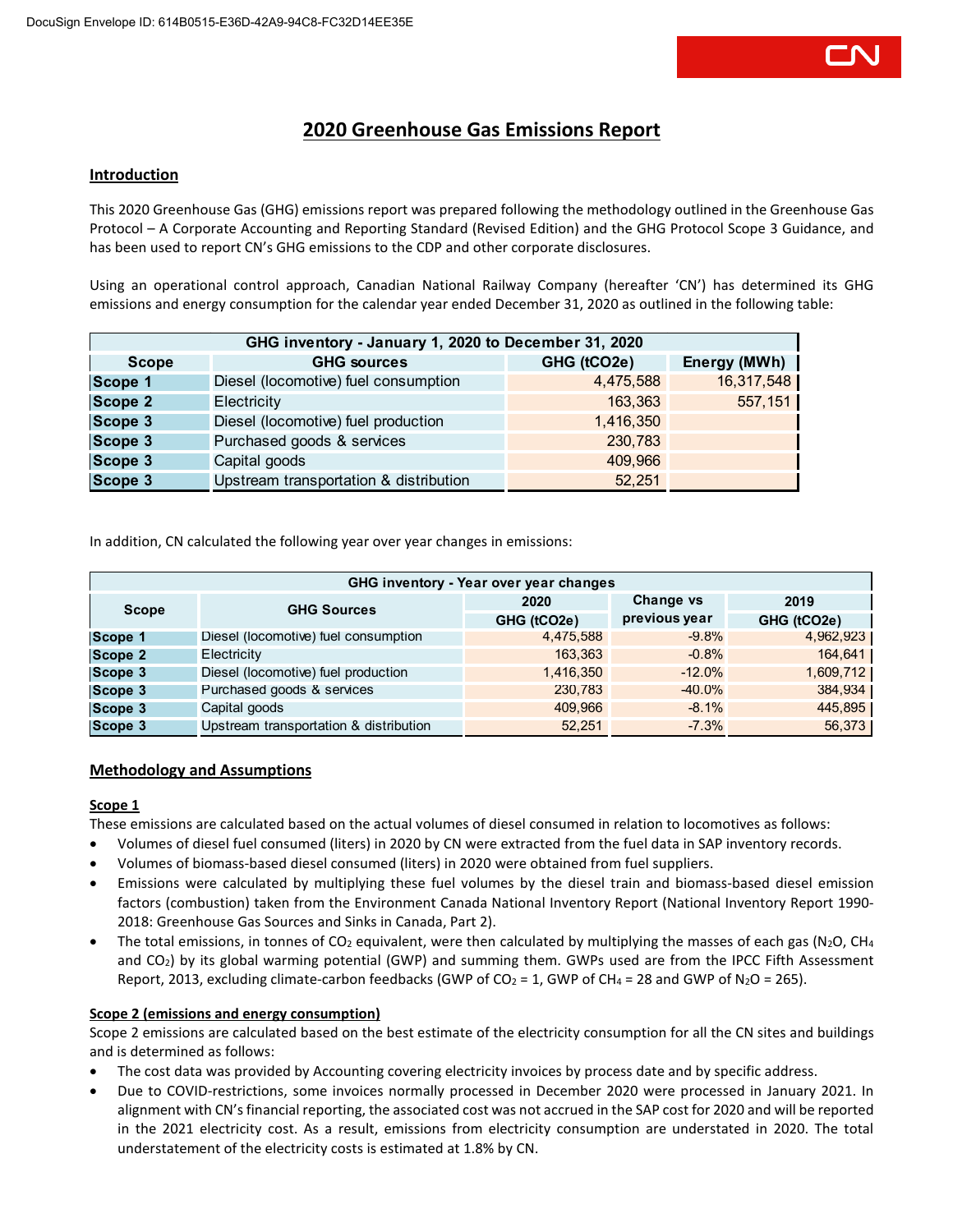- The cost data was summarized by province or state based on the address.
- The summarized cost data by province or state was then converted to estimated energy consumption (MWh) using average electricity prices for the province or state. Canadian average prices by province were obtained from the Hydro Quebec comparison report - April 1, 2020, using the General Service (large power) 5,000 kW, 3,060,000 kWh, 25 kV rates. US average prices by state were obtained from the EIA electric power monthly report with data to January 2021, average price by state in US\$ (table 5.6b) - Industrial price.
- The energy consumption numbers by province or state were then converted to estimated  $CO<sub>2</sub>e$  emissions using average emission factors for the province or state. Canadian emission factors were sourced from the National Inventory Report - (1990-2018 - part 3, Annex 13). U.S. emission factors were sourced from the eGrid2019 edition, eGRID Summary Tables 2019 file, Table 3.

### **Scope 3 (locomotive diesel fuel production)**

These emissions are calculated based on the actual volumes of diesel fuel purchased in relation to locomotives as follows:

- CN's diesel fuel purchases were summed by region of purchase. A percentage by region was then derived based on the total diesel purchase volume.
- The GHGenius model (Version 5.01a) was used to calculate the life cycle GHG emissions for diesel purchased from various locations across Canada and the US.
- The model was run for each geographic region. A weighted average diesel production emission factor of 929.89 g  $CO<sub>2</sub>e/L$  was calculated by multiplying the percent purchased in each region by the emission factor for each region. This production emission factor was multiplied by the total volume of diesel fuel consumed by CN in 2020.
- The same approach was used to establish the emissions from the production of biomass-based diesel consumed in 2020. Using well-to-pump emissions of Biodiesel from Canola oil, the most prevalent Biodiesel in Canada in 2020, a weighted average biodiesel production emission factor of  $405.13$  gCO<sub>2</sub>e/L was calculated.

### **Scope 3 (purchased goods and capital goods)**

These emissions are calculated based on the actual quantities and weight of goods purchased:

- CN's key goods purchases were identified based on spend and value to the business. These include: locomotives, freight cars, containers, rail ties, ballast, and rail and other track materials.
- Quantities and weights of goods purchased by source location were calculated by summing supplier invoice data from SAP.
- Representative materials for each type of good were identified. Emissions factors for each material and source location were then applied to the corresponding total weight of goods purchased. Emissions factors applied were taken from various sources including: GREET 2020, ICE V3.0, Athena Sustainable Materials Institute, and studies on primary aluminum production in China (Han Hao, Yong Geng and Wen Hang), and railroad cross ties (Christopher Bolin and Stephen Smith).
- The Scope 3 emissions breakdown between capital goods and other goods purchased was derived using the capital and operating expenses 2020 extract from the accounting records in SAP.

### **Scope 3 (purchased services and upstream transportation and distribution)**

Emissions from purchased services are quantified following a spend-based methodology as follows:

- 2020 spend by vendor was extracted from SAP for vendors with spend greater than \$2 million to capture top areas of spend.
- From this extract, spend dollars for purchased services were categorized by industry sector which was then mapped to a relevant economic sector.
- Economic input-output emission factors were developed based on emissions and GDP per economic sector for Canada from the World Input Output database. GDP data was adjusted for inflation and converted to Canadian dollars.
- These emission factors were applied to the 2020 CN spend by economic sector to calculate the estimated CN scope 3 emissions from purchased services.
- Emissions from the "Inland transport" economic sector were separated from other purchased services into the "Upstream transportation and distribution" scope 3 category.

### **Locomotives diesel fuel energy consumption**

The energy consumption in MWh related to diesel fuel consumed by CN's locomotives is calculated as follows:

 Volumes of diesel fuel consumed (liters) in 2020 by CN were extracted from the fuel data in SAP. Volumes of biomassbased diesel consumed (liters) in 2020 were obtained from fuel suppliers.